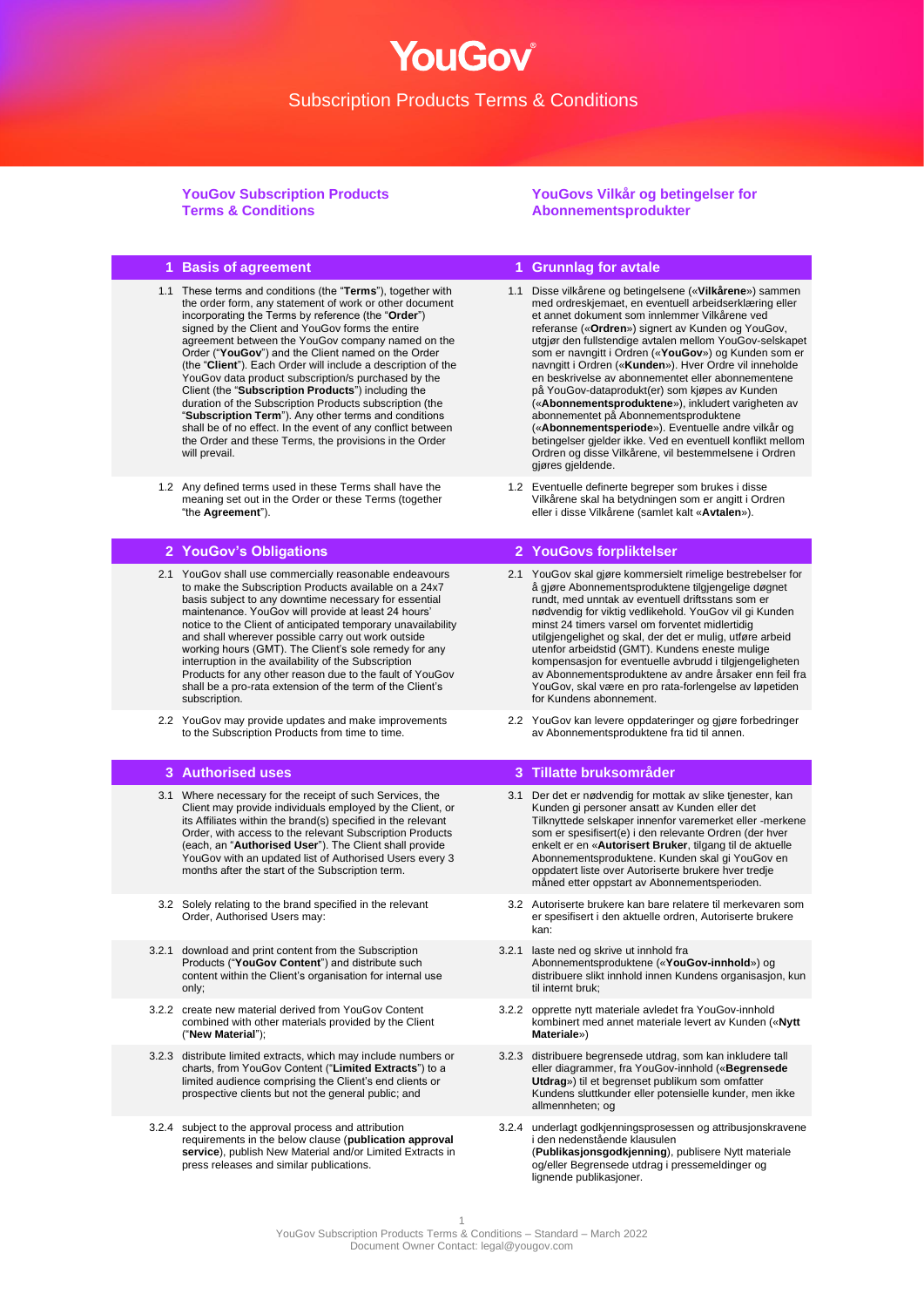## **4 Restrictions on use 4 Bruksbegrensninger**

- 4.1 Neither the Client, nor any Authorised User may: 4.1 Hverken Kunden eller noen Autorisert bruker kan:
- 4.1.1 re-distribute or make available to third parties any part of the Subscription Products or extract any software or scripts from the Subscription Products except as permitted in this Agreement; or
- 4.1.2 remove, obscure or modify any copyright or other notices included in the Subscription Products nor any metadata or digital rights management intelligence that may be associated with the Subscription Products; or
- 4.1.3 systematically scrape, crawl, harvest, retrieve or otherwise gather by electronic means any data or other content to copy, create, acquire or compile - directly or indirectly, in single or multiple downloads - a collection, compilation, database, directory or similar.
	- 4.2 Nothing in this Agreement shall be construed as allowing the use of the Subscription Products, or any extracts from the Subscription Products, to create a derivative work, product or service which:
- 4.2.1 infringes the Intellectual Property Rights of YouGov or its licensors;
- 4.2.2 is a commercially competitive work, product or service or part thereof which competes with or could be substituted for a work, product or service provided by YouGov; or
- 4.2.3 otherwise damages the commercial interests of YouGov. 4.2.3 som på annen måte skader YouGovs kommersielle
	- 4.3 The Client shall take commercially reasonable technical and organisational steps to restrict access to the Subscription Products to Authorised Users only, and to ensure that Authorised Users do not share or disclose passwords; and shall report any unauthorised disclosure, access, cyber security breaches or sharing of passwords to YouGov promptly to enable YouGov to take remedial steps. YouGov may use appropriate technical protection measures and / or audits to control access and/or to detect unauthorised use of the Subscription Products.
	- 4.4 Should the number of users increase substantially above the number originally anticipated at the time the Order is signed and upon which the pricing is based, the Client shall promptly report this to YouGov and pay YouGov for the additional access equal to a pro rata amount of the Client's subscription fee. Thereafter, the parties shall, in good faith, negotiate an increased price based upon the new number of users.
	- 4.5 In the event that the Client fails to report a substantial increase in its use of the Subscription Products, YouGov may, at its discretion and without prejudice to any other remedy, suspend or terminate access. Additionally, YouGov may charge the Client for the additional access at the full rate card price.

- 
- 4.1.1 redistribuere eller gjøre tilgjengelig for tredjeparter noen del av Abonnementsproduktene eller utdrag fra programvare eller skript fra Abonnementsproduktene, bortsett fra det som er tillatt i denne Avtalen, eller
- 4.1.2 fjerne, skjule eller endre opphavsrett eller andre merknader inkludert i Abonnementsproduktene eller metadata eller opplysninger om administrasjon av digitale rettigheter som kan være tilknyttet Abonnementsproduktene, eller
- 4.1.3 systematisk skrape, gjennomsøke, fange, høste, hente eller på annen måte samle inn data eller annet innhold elektronisk for å kopiere, opprette, skaffe eller samle – direkte eller indirekte, i én enkelt eller flere nedlastinger – en samling, sammenstilling, database, katalog eller lignende.
	- 4.2 Ingenting i denne Avtalen skal tolkes som en tillatelse til bruk av Abonnementsprodukter eller noen utdrag fra Abonnementsproduktene for å opprette et derivert verk, produkt eller tjeneste som:
- 4.2.1 krenker YouGovs eller dets lisensgiveres Immaterielle eierrettigheter;
- 4.2.2 er et kommersielt konkurransedyktig verk, produkt eller tjeneste eller en del derav, som konkurrerer med eller kunne erstattes av et verk, produkt eller tjeneste levert av YouGov, eller
- interesser.
- 4.3 Kunden skal gjennomføre kommersielt rimelige tekniske og organisatoriske tiltak for å begrense tilgangen til Abonnementsproduktene til å bare gjelde Autoriserte brukere, og sikre at Autoriserte brukere ikke deler eller avslører passord; og skal rapportere enhver uautorisert avsløring, tilgang, brudd på cybersikkerhet eller deling av passord til YouGov omgående slik at YouGov kan igangsette tiltak for å rette eventuelle brudd. YouGov kan bruke passende tekniske beskyttelsestiltak og/eller revisjoner for å kontrollere tilgangen til og/eller for å oppdage uautorisert bruk av Abonnementsproduktene.
- 4.4 Hvis antall brukere øker betydelig over antallet som opprinnelig var forventet på tidspunktet Ordren ble signert, og som prisfastsettelsen bygger på, skal Kunden omgående rapportere dette til YouGov og betale YouGov for den ekstra tilgangen tilsvarende et pro rata-beløp av Kundens abonnementsavgift. Deretter skal partene i god tro forhandle om en økt pris basert på det nye antallet brukere.
- 4.5 Hvis Kunden unnlater å rapportere om en vesentlig økning i sin bruk av Abonnementsproduktene, kan YouGov etter eget skjønn og uten at det berører andre rettigheter, stanse eller avslutte tilgangen. YouGov kan i tillegg belaste Kunden for den ytterlige tilgangen til full kortpris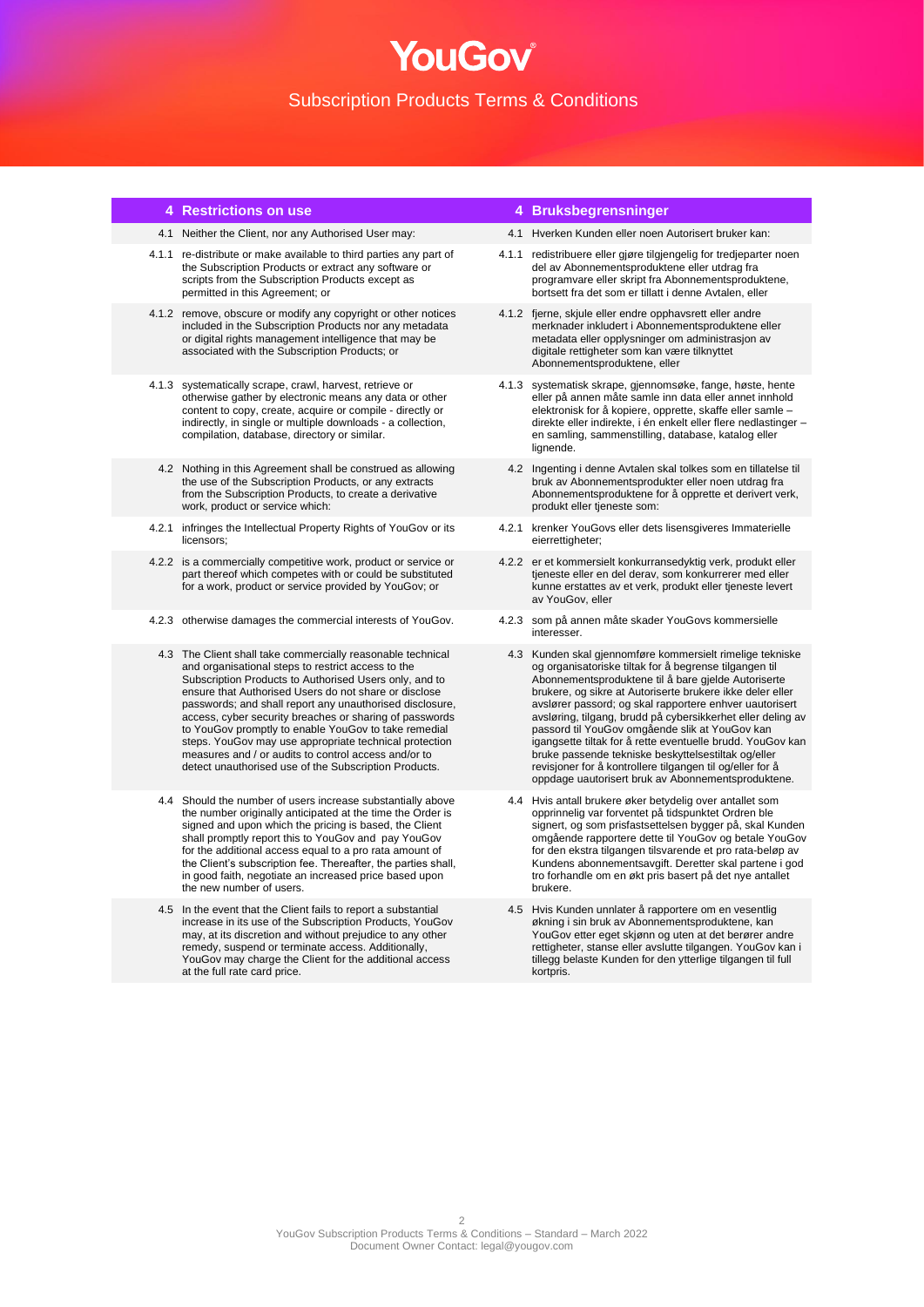4.6 YouGov or its nominee accountants or auditors may upon reasonable notice inspect and audit the Client's use of the Subscription Products under an Order at any time during its term. All audits will be conducted during regular business hours, no more frequently than once in any 12-month period and in a manner that does not unreasonably interfere with the Client's business operations. The Client shall make available all such books, records, equipment, information, and personnel and provide all such cooperation and assistance as may reasonably be requested by or on behalf of YouGov with respect to such audit. If the audit determines that the Client's use of the Services exceeded the usage permitted by the relevant Order, the Client shall pay to YouGov all reasonable costs incurred by YouGov in conducting the audit in addition to YouGov's other remedies.

- 5.1 The Client may publish, communicate and make available to the public, via the internet or other publicly accessible electronic media, press releases and other documents making reference to YouGov as the source of the research ("**Public Document(s)**") provided that the Client complies with the following quality assurance process:
- 5.1.1 the Client sends a draft of the Public Document to YouGov as an email attachment to YouGov's email address as shown on the Order;
- 5.1.2 YouGov will review for accuracy in relation to the description of the methodology used and respond with material corrections by email to the Client within 2 working days of receipt (provided that it is two sides of A4 or less and the Client acknowledges that it will take longer if the Public Document is longer than two sides of A4);
- 5.1.3 the Client may publish the Public Document incorporating YouGov's corrections, with attribution to YouGov as the source research agency;
- 5.1.4 where Subscription Products are being provided in the UK, the Client acknowledges that YouGov, as a member of the UK British Polling Council, is required to, and will, display data tables relating to the Public Document on YouGov's online platform; and
- 5.1.5 all Public Documents must contain an attribution to YouGov in the following form: "Source: [insert YouGov company name] [insert year of creation] © All rights reserved" but YouGov reserves the right to waive or prohibit such acknowledgement.
	- 5.2 If for any reason a Public Document is made public without undergoing the process set out in this clause, YouGov reserves the right to issue a press release with a version of the Public Document incorporating YouGov's corrections (and may include some, or all, of the information set out below); and
- 5.2.1 Notwithstanding its confidentiality obligations, YouGov may, upon becoming aware of publication, at its discretion release any information from a survey that sets data published by the Client into context, including but not limited to, sampling and weighting data, the precise questions asked, the full answer options provided to respondents, and the percentages of people, both overall and in the relevant subgroups, who responded to each answer option.

4.6 YouGov eller dets nominerte regnskapsførere eller revisorer kan etter rimelig varsel inspisere og revidere Kundens bruk av Abonnementsproduktene i henhold til en Ordre, når som helst i løpet av dens løpetid. Alle revisjoner vil bli gjennomførte i løpet av ordinær kontortid, ikke oftere enn én gang i løpet av en hvilken som helst periode på 12 måneder, og på en måte som ikke urimelig forstyrrer Kundens forretningsdrift. Kunden skal gjøre alle relevante bøker, poster, utstyr, informasjon og personell tilgjengelig, og yte en slik grad av samarbeid og assistanse som med rimelighet kan bes om av eller på vegne av YouGov for en slik revisjon. Hvis revisjonen avdekker at Kundens bruk av Tjenestene overskrider bruken som er tillatt i den relevante Ordren, skal Kunden betale YouGov alle rimelige kostnader som YouGov har pådratt seg for gjennomføring av revisjonen i tillegg til YouGovs andre rettsmidler.

## **5 Publication approval service 5 Publikasjonsgodkjenningstjeneste**

- 5.1 Kunden kan publisere, kommunisere og gjøre tilgjengelig for publikum, via internett eller andre offentlig tilgjengelige elektroniske medier, pressemeldinger og andre dokumenter som refererer til YouGov som kilde for undersøkelsene («**Offentlig(e) Dokument(er)**»), forutsatt at Kunden følger følgende kvalitetssikringsprosedyre:
- 5.1.1 Kunden sender et utkast av det Offentlige dokumentet til YouGov som et e-postvedlegg, til YouGovs epostadresse som angitt i Ordren;
- 5.1.2 YouGov vil gjennomgå beskrivelsen av metodikken som er brukt for å sikre nøyaktighet, og svare med vesentlige rettelser via e-post til Kunden innen to virkedager etter mottak (forutsatt at det er to A4-sider eller mindre, og Kunden godtar at det vil ta lengre tid hvis det Offentlige dokumentet er lengre enn to A4-sider);
- 5.1.3 Kunden kan publisere det Offentlige dokumentet som inneholder YouGovs rettelser, med henvisning til YouGov som kildeundersøkelsesbyrå
- 5.1.4 Der Undersøkelsestjenester og/eller Abonnementsprodukter tilbys i Storbritannia, godtar Kunden at YouGov, som medlem av det britiske Polling Council, er pålagt å vise datatabeller relatert til det Offentlige dokumentet på YouGovs nettplattform og vil gjøre dette, og
- 5.1.5 Alle Offentlige dokumenter må inneholde en henvisning til YouGov i følgende format: «Kilde: [sett inn YouGovselskapsnavn] [sett inn år for opprettelse] © Alle rettigheter forbeholdes», men YouGov forbeholder seg retten til å fraskrive seg eller forby en slik henvisning.
- 5.2 Hvis et Offentlig dokument av en hvilken som helst grunn blir offentliggjort uten å gjennomgå prosessen som er beskrevet i denne klausulen, forbeholder YouGov seg retten til publisere en pressemelding med en versjon av det Offentlige dokumentet som inneholder YouGovs rettelser (og som kan inkludere noe av eller all informasjonen som er beskrevet nedenfor), og
- 5.2.1 Uavhengig av sin taushetsplikt, kan YouGov, etter å ha fått vite om publiseringen, etter eget skjønn frigjøre all informasjon fra en undersøkelse som setter data publisert av Kunden i sammenheng, inkludert, men ikke begrenset til, data om prøvetaking og vekting, de nøyaktige spørsmålene som ble stilt, de fullstendige svaralternativene gitt til respondenter og prosentandeler av personer, både samlet og i de relevante undergruppene, som svarte på hvert svaralternativ.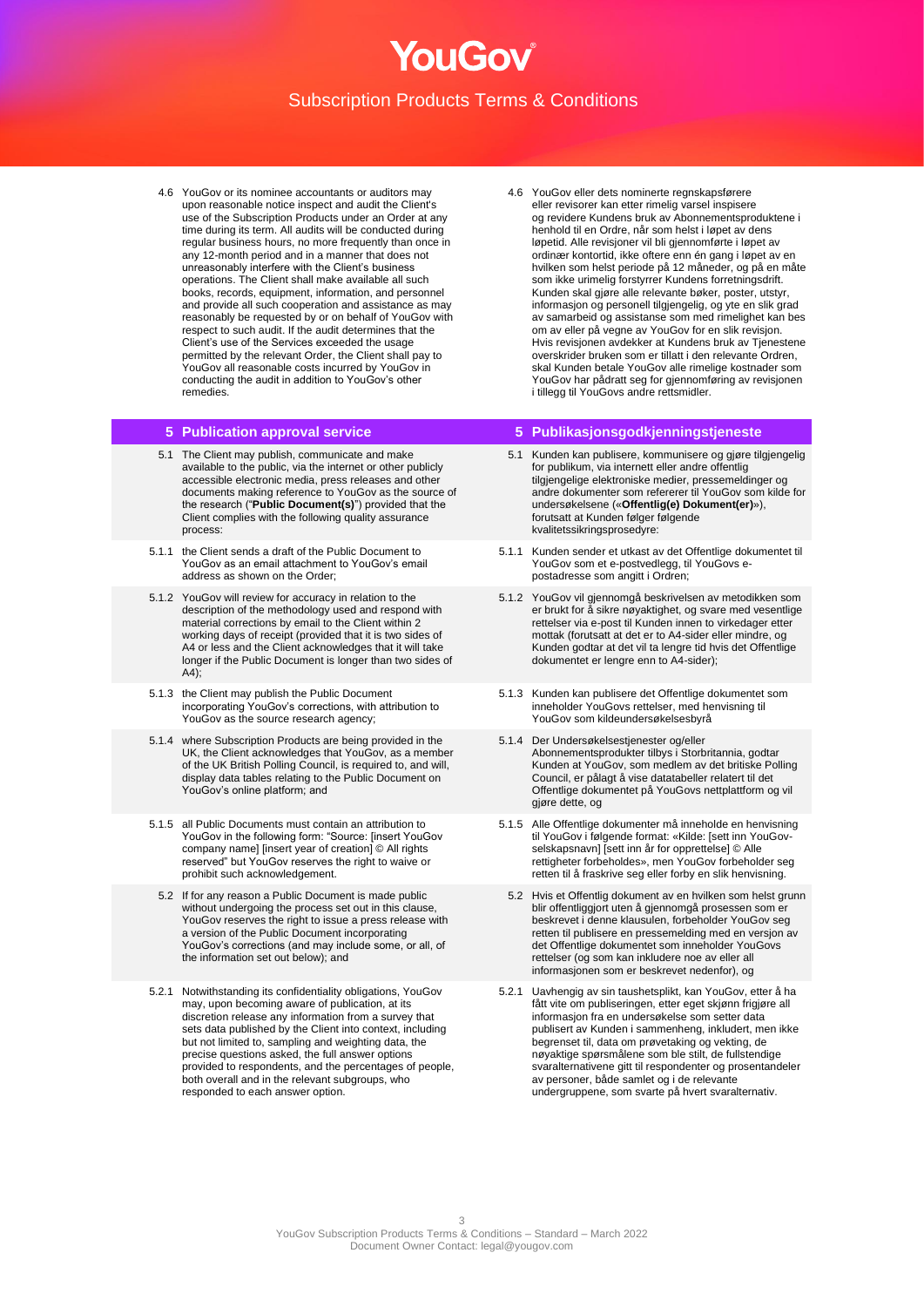## **6 Third Party Agreements (TPA) for Agency Client**

- 6.1 Where the Client is an agency providing services to end customers ("**End Customers**") such Client is an agency client ("**Agency Client**"). The Agency Client may only use Subscription Products in support of business conducted on behalf of, or recommended to, an End Customer as expressly stated in the Order. For instance, without limitation, the Agency Client may not provide its End Customer with: feeds to Subscription Products; or access via the Agency Client's passwords; or substantial extracts in digital, hard copy or other form, unless previously agreed otherwise in the relevant Order.
- 6.2 Neither the Agency Client nor its End Customer may publish YouGov Content without prior approval from YouGov in accordance with the publication approval service set out set out herein.
- 6.3 The Client acknowledges that access provided in breach of clause 6.1 is unauthorised use for the purposes of clause 4.
- 6.4 YouGov reserves the right to pursue either the Agency Client or the End Customer(s) specified in the Order for all payments due under the Order.

- 7.1 All fees, charges and expenses will be set out in the Order and shall be quoted, invoiced and paid in the currency stated on the Order.
- 7.2 YouGov shall invoice the Client as set out in the Order. If the Order does not set out the invoicing schedule, YouGov shall invoice the Client in full upon commencement of the Subscription Products.
- 7.3 All invoices are payable in full within 30 days from the date an invoice is received.
- 7.4 All fees are subject to the addition of applicable sales tax or service tax, which the Client shall pay to YouGov at the prevailing rate.
- 7.5 The fees are exclusive of all disbursements and other incidental expenses incurred by YouGov on behalf of the Client with the Client's prior written approval.
- 7.6 All amounts due from the Client under this Agreement shall be paid in full without any set-off, counterclaim, deduction or withholding (other than any deduction or withholding of tax as required by law). If any such withholding or deduction is required, the Client shall, when making the payment to which the withholding or deduction relates, pay YouGov such additional amount as will ensure that YouGov receives the same total amount that it would have received if no such withholding or deduction had been required.
- 7.7 Without prejudice to YouGov's other rights, YouGov reserves the right to
- 7.7.1 charge interest, including compound interest, at the maximum annual rate permitted by law, on any invoice remaining unpaid 30 days from the date the invoice is received; and/or
- 7.7.2 suspend performance in the event that the Client fails, or in YouGov's reasonable opinion it appears that the Client is likely to fail, to make payment when due under this Agreement or any other agreement with YouGov. The Client will be liable for fees charged by collection agencies for overdue invoices.

## **6 Tredjepartsavtaler (TPA) for Byråkunde**

- 6.1 Når Kunden er et byrå som leverer tjenester til sluttkunder («**Sluttkunder**») og der Kunden er en byråkunde («**Byråkunde**»). Byråkunden kan bare bruke Abonnementsprodukter til støtte for virksomhet som utføres på vegne av eller anbefalt til en sluttkunde slik det uttrykkelig er angitt i Ordren. Byråkunden kan, for eksempel (uten begrensning) ikke gi sluttkundene sine: feeds til Abonnementsprodukter, tilgang med Byråkundens passord eller vesentlige utdrag i digitalt format, som papirkopi eller i annen form, med mindre annet er avtalt i den aktuelle Ordren.
- 6.2 Hverken Byråkunden eller deres sluttkunde kan publisere YouGov-innhold uten forhåndsgodkjenning fra YouGov i samsvar med publikasjonsgodkjenningstjenestene angitt her.
- 6.3 Byrået erkjenner at tilgang gitt i strid med klausul 6.1 er uautorisert bruk i henhold til klausul 4.
- 6.4 YouGov forbeholder seg retten til å forfølge enten Byråkunden eller Sluttkunden (e) som er spesifisert i Ordren for alle betalinger som skal betales under Ordren.

#### **7 Fees and payment 7 Avgifter og betaling**

- 7.1 Alle avgifter, gebyrer og utgifter vil bli angitt i Ordren og skal angis i pristilbud, faktureres og betales i den valutaen som er angitt i Ordren.
- 7.2 YouGov skal fakturere Kunden som angitt i Ordren. Hvis Ordren ikke inkluderer faktureringsplanen, skal YouGov fakturere Kunden det fullstendige beløpet etter påbegynnelse av Abonnementsproduktene.
- 7.3 Alle fakturaer skal betales i sin helhet innen 30 dager etter at fakturaen er mottatt.
- 7.4 Alle avgifter er underlagt tilleggsskatt eller serviceavgift, som Kunden skal betale til YouGov til gjeldende sats.
- 7.5 Avgiftene inkluderer ikke eventuelle utlegg og andre tilfeldige utgifter som YouGov pådrar seg på vegne av Kunden med Kundens forutgående skriftlige godkjenning.
- 7.6 Alle utestående beløp fra Kunden i henhold til denne Avtalen skal betales i sin helhet uten avregning, motkrav, fradrag eller tilbakeholdelse (annet enn fradrag eller forskuddstrekk som kreves etter lov). Hvis en slik tilbakeholdelse eller et slikt fradrag er påkrevd, skal Kunden, når vedkommende foretar betalingen som forskuddstrekket eller fradraget gjelder for, betale YouGov et tilleggsbeløp som vil sikre at YouGov mottar det samme totalbeløpet som hvis slik tilbakeholdelse eller fradrag ikke hadde vært påkrevd.
- 7.7 Uten at dette påvirker YouGovs andre rettigheter, forbeholder YouGov seg retten til å:
- 7.7.1 belaste renter, inkludert sammensatte renter, til maks årlig sats som loven tillater, for enhver faktura som forblir ubetalt 30 dager fra datoen fakturaen er mottatt; og/eller
- 7.7.2 innstille ytelsene hvis Kunden utelater, eller hvis YouGov med rimelighet mener at det er sannsynlig at Kunden vil utelate, å betale på forfallsdato henhold til denne Avtalen eller annen avtale med YouGov. Kunden vil være ansvarlig for gebyrer fra inkassobyråer for forfalte fakturaer.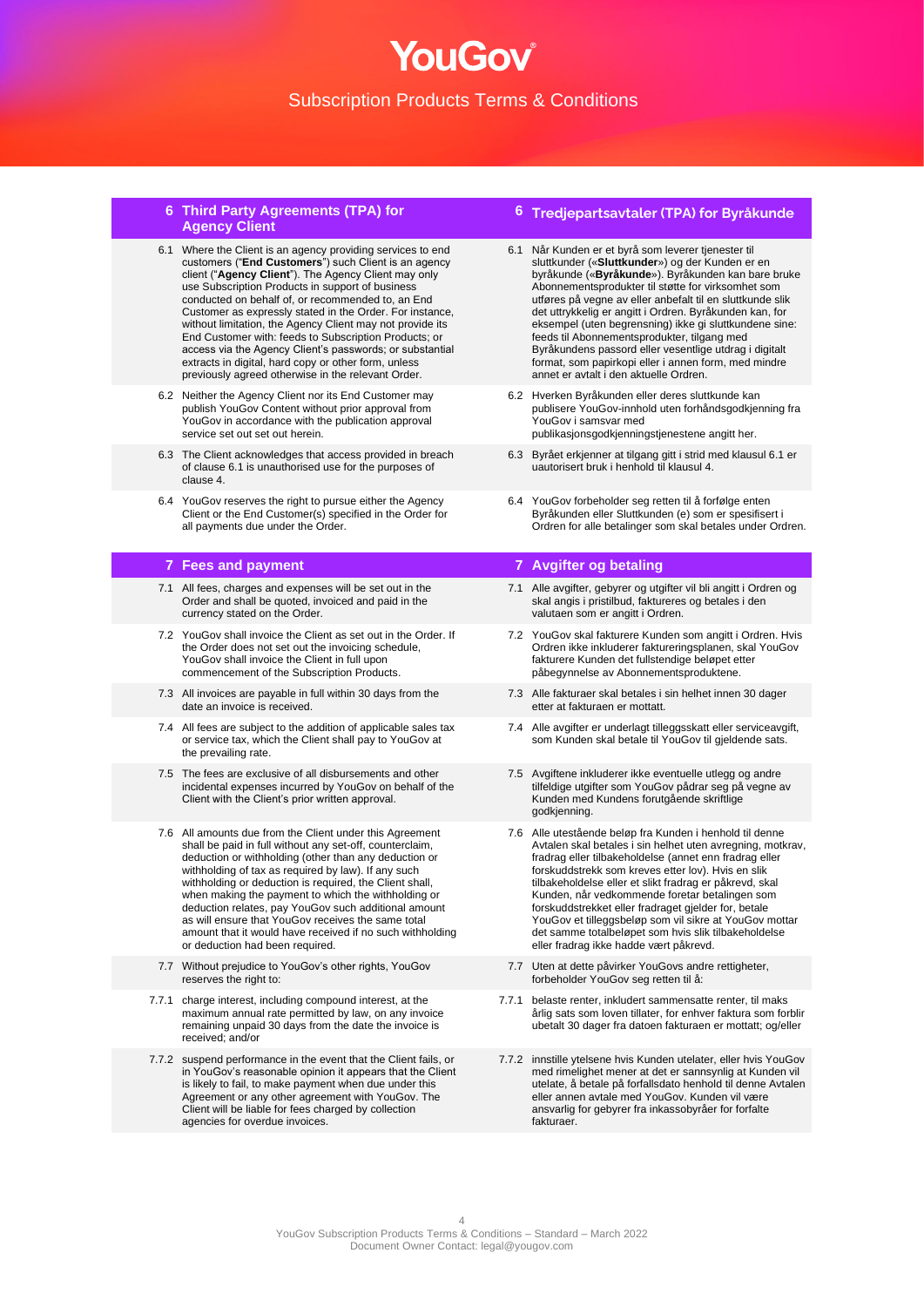- 8.1 "**Intellectual Property Rights**" means any copyright, invention, database right, trade mark, patent, design right and any other industrial, commercial or intellectual property right existing in any jurisdiction, whether registered or not, and all applications and rights to apply for registration of any such rights.
- 8.2 As between the parties, any intellectual property rights existing at the date of each Order vest in the party owning those Intellectual Property Rights. YouGov will retain ownership of all Intellectual Property Rights in the YouGov Content comprising: (i) the database of content built, operated and maintained by YouGov ("**YouGov Database**") containing data gathered from members of panels, survey groups and focus groups maintained by YouGov comprising questions put to these members and their replies (the "**Respondent Data**"); and all other data and materials of whatsoever nature in the YouGov Database from time to time, including but not limited to, summary charts, tables, datasets, data analysis and reports; and (ii) any software made available by YouGov to the Client for the purpose of accessing Subscription Products ("**YouGov Software**")**.**
- 8.3 YouGov grants to the Client a non-exclusive, irrevocable, royalty-free non-sub licensable licence to use the YouGov Content only to the extent that such use is necessary to use the Subscription Products as permitted under this Agreement.
- 8.4 Subject to YouGov's Intellectual Property Rights in the YouGov Content, any survey reports delivered by YouGov to the Client as part of the Subscription Products and as specified in the Order ("**Client Deliverables**") will be the property of the Client. YouGov grants to the Client a non-exclusive, irrevocable, royaltyfree, non-sub licensable licence to use the YouGov Content only to the extent that such use is necessary (i) to use the Subscription Products and, if applicable (ii) to use the Client Deliverables, each as permitted under this Agreement.

- 9.1 "Confidential Information" means the information (tangible or intangible) exchanged between the parties, which is (i) marked "confidential" or "proprietary" at the time of disclosure by the disclosing party; or (ii) by its nature or content or the circumstances surrounding disclosure is reasonably distinguishable as confidential or proprietary by the receiving party. Confidential Information includes, without limitation, information regarding the disclosing party's technology, designs, techniques, research, know-how, trade secrets specifications, product plans, pricing, customer information, user data, current or future strategic information, current or future business plans, policies or practices, employee information, and other confidential or proprietary business and technical information.
- 9.2 Subject to clause 5.2.1, each of YouGov and the Client will keep confidential and will not disclose to any third party (other than its legal and financial advisors) any Confidential Information relating to the business and/or operations of the other party that is disclosed by or on behalf of the other party. This obligation will not apply to any information that is trivial, was known to the receiving party before disclosure, is in the public domain other than through breach of this clause or is required to be disclosed by a court, regulator or other competent authority or body.

#### **8 Intellectual property rights 8 Immaterielle eierrettigheter**

- 8.1 «**Immaterielle Eierrettigheter**» betyr enhver opphavsrett, oppfinnelse, databaserettighet, varemerke, patent, designrettighet og alle andre industrielle, kommersielle eller immaterielle eierrettigheter som eksisterer i en hvilken som helst jurisdiksjon, enten de er registrert eller ikke, og alle anvendelsesområder og rettigheter til å søke om registrering av alle slike rettigheter.
- 8.2 Som mellom partene, immatrielle rettigheter som eksisterer på tidspunktet for hver Ordre beholdes av parten som innehar de immaterielle rettigheter. YouGov beholder alle Immaterielle eierrettigheter til YouGovinnhold som omfatter: (i) databasen med innholdsoppbygging, driftet og vedlikeholdt av YouGov («**YouGov-Database**») og som inneholder data som er samlet inn fra panelmedlemmer, undersøkelsesgrupper og fokusgrupper vedlikeholdt av YouGov og inneholder spørsmål stilt til disse medlemmene og deres svar («**Respondentdata**») samt alle andre data og materialer av en hvilken som helst art som til enhver tid finnes i YouGov-databasen, inkludert, men ikke begrenset til, sammendragsdiagrammer, tabeller, datasett, dataanalyser og rapporter; og (ii) all programvare som er gjort tilgjengelig av YouGov for Kunden med det formål å gi tilgang til Abonnementsprodukter («**YouGov-Programvare**»)**.**
- 8.3 YouGov gir Kunden en ikke-eksklusiv, ugjenkallelig, avgiftsfri, ikke-underlisensierbar lisens til å bruke YouGov-innholdet kun i den grad slik bruk er nødvendig for å bruke Abonnementsproduktene som tillatt i henhold til denne Avtalen.
- 8.4 Med forbehold om YouGovs Immaterielle eierrettigheter til YouGov-innholdet, vil alle undersøkelsesrapporter levert av YouGov til Kunden som en del av Abonnementsproduktene og som spesifisert i Ordren («**Kundeleveranser**») være Kundens eiendom. YouGov gir Kunden en ikke-eksklusiv, ugjenkallelig, avgiftsfri, ikke-underlisensierbar lisens til å bruke YouGovinnholdet kun i den grad slik bruk er nødvendig (i) for å bruke Abonnementsproduktene, samt, hvis dette er aktuelt, (ii) for å bruke Kundeleveransene, hver i henhold til hva som er tillatt i henhold til denne Avtalen.

## **9 Confidential Information 9 Konfidensiell informasjon**

- 9.1 «Konfidensiell informasjon» betyr informasjonen (materiell eller immateriell) som utveksles mellom partene, som er (i) merket som «konfidensiell» eller «proprietær» på tidspunktet for kunngjørelsen fra den avslørende parten; eller (ii) etter sin art eller innhold eller omstendighetene rundt avsløring med rimelighet kan skilles ut som fortrolig eller proprietær av mottakeren. Konfidensiell informasjon inkluderer, uten begrensning, informasjon om den avslørende partens teknologi, design, teknikker, forskning, kunnskap, forretningshemmeligheter, spesifikasjoner, produktplaner, priser, kundeinformasjon, brukerdata, aktuell eller fremtidig strategisk informasjon, nåværende eller fremtidig virksomhetsplaner, retningslinjer eller praksis, informasjon om ansatte og annen konfidensiell eller proprietær forretnings- og teknisk informasjon.
- 9.2 Med forbehold om punkt 5.2.1 kan både YouGov og Kunden holdes konfidensiell og ikke utlevere til noen tredjepart (med unntak av dennes den juridiske og økonomiske rådgivere), konfidensiell informasjon om den andre partens virksomhet og/eller drift som blir gitt av eller på vegne av den andre parten. Denne forpliktelsen vil ikke gjelde for ubetydelig informasjon, informasjon som var kjent for mottakeren før utlevering, som allerede er offentlig kjent på annen måte enn ved brudd på denne klausulen eller som er pålagt å bli offentliggjort av en domstol, tilsynsmyndighet eller annen kompetent myndighet eller organ.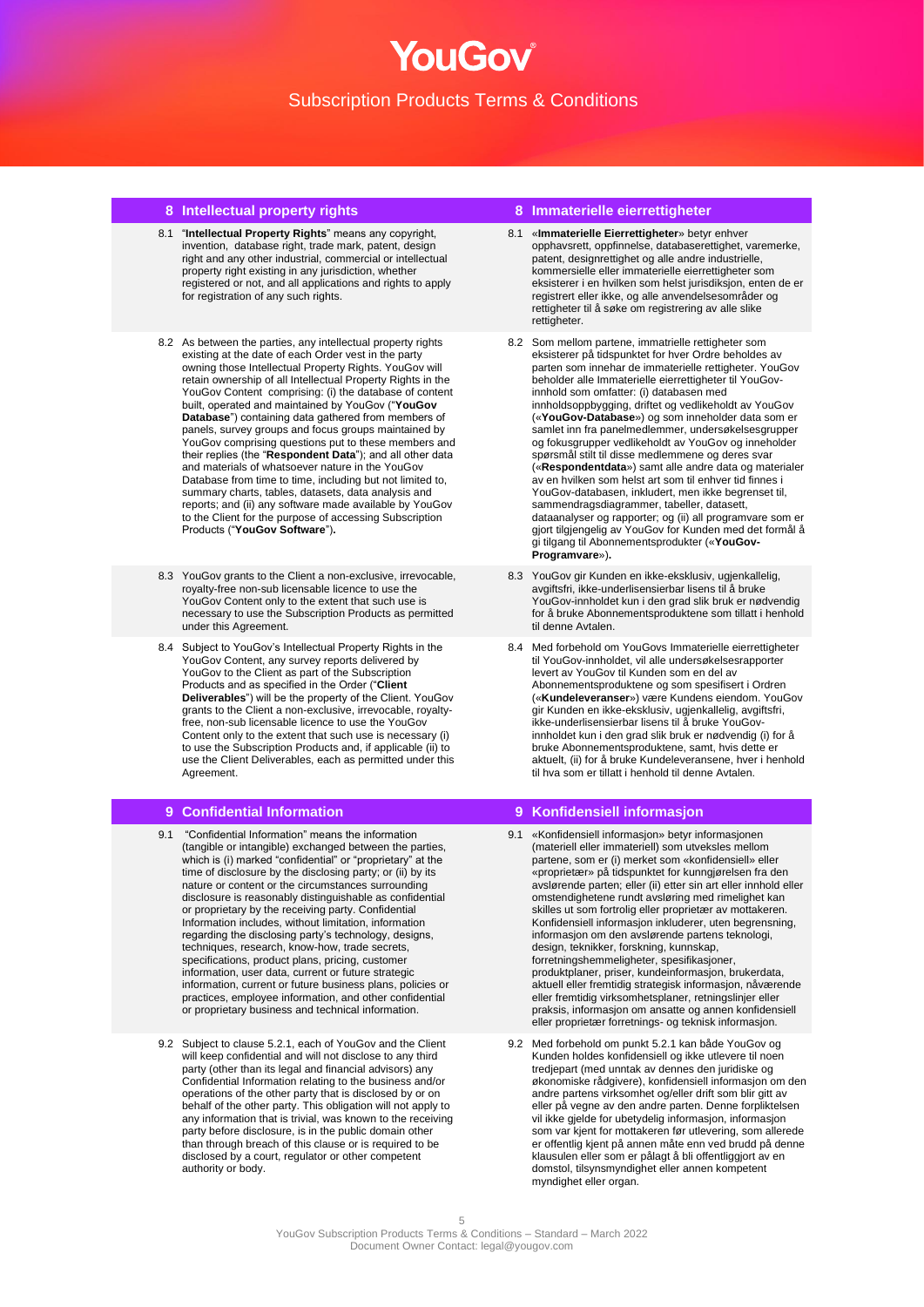## **10 Data protection 10 Databeskyttelse**

- 10.1 Each party agrees to comply with applicable data protection laws in relation to the Subscription Products.
- 10.2 In the event that a party (as data controller) requires the other party to process its personal data (as data processor) the parties will execute a separate written contract which specifies the nature of the processing due to take place and each party's responsibilities and obligations.
- 10.3 Unless otherwise specified in the Order, Subscription Products do not contain personal data and the Client undertakes that it will not (nor attempt), alone or using a third party, to re-identify any individuals or otherwise create personal data using those materials (whether in combination with other data or otherwise).

## **11 Exclusions and limitations of liability 11 Ekskluderinger og**

- 11.1 Nothing in this Agreement will operate to exclude or limit either party's liability for death or personal injury caused by its negligence, fraud or fraudulent misrepresentation; or either party's liability under any indemnity it gives under this Agreement; or any other liability that cannot be limited or excluded by law.
- 11.2 Subject to clause 11.1, neither party shall be liable for any loss of: data; reputation; goodwill or opportunity; loss of or failure to realise expected profit, revenue, savings or any other form of pure economic loss, whether any such loss is direct or indirect; or form of indirect, special, incidental, punitive or consequential loss or damages and, in each case, however arising.
- 11.3 Subject to clauses 11.1 and 11.2, YouGov's maximum aggregate liability to the Client for all claims (whether arising in contract, tort, breach of statutory duty or otherwise) under an Order or in relation to any Subscription Products, whether in respect of a single event, series of connected events or of unconnected events, shall not exceed an amount equal to one hundred per cent (100%) of the total amount of the fees paid by the Client under the relevant Order in the year in which the claim is made.
- 11.4 YouGov does not predict or assure any particular substantive results of its research in advance and makes no warranty, express or implied, as to the Subscription Products or the results provided, or the suitability of the Subscription Products for the Client's purposes.
- 11.5 YouGov accepts no liability for any loss suffered by the Client or by any third party (including but not limited to any client or customer of the Client) as a direct or indirect result of its use of any of data or of making any business decision, or refraining from making any such decision, based wholly or partly on the data, expression of opinion, statement or other information provided to the Client as part of the Subscription Products or arising from the interpretation by the Client or any third party of reports or of other data furnished by YouGov and the Client shall indemnify YouGov accordingly.

- 10.1 Hver part samtykker i å overholde gjeldende lover om databeskyttelse i forbindelse med Abonnementsproduktene.
- 10.2 I tilfeller der en part (som behandlingsansvarlig) krever at den andre parten behandler dens personopplysninger (som databehandler), vil partene gjøre en egen skriftlig avtale som spesifiserer hvilken type behandling som skal gjennomføres og hver parts ansvar og forpliktelser.
- 10.3 Abonnementsprodukter inneholder ikke personopplysninger med mindre annet er spesifisert i Ordren, og Kunden forsikrer at den ikke vil (eller vil forsøke å), alene eller ved bruk av en tredjepart, gjenidentifisere enkeltpersoner eller på annen måte opprette personopplysninger ved bruk av disse materialene (enten i kombinasjon med andre data eller på annen måte).

# **ansvarsbegrensninger**

- 11.1 Ingenting i denne Avtalen vil utelukke eller begrense noen av partenes ansvar for død eller personskade forårsaket av dens uaktsomhet, svindel eller uredelig feilrepresentasjon; eller de respektive partenes erstatningsforpliktelser i henhold til denne Avtalen; eller noe annet ansvar som ikke kan begrenses eller ekskluderes ved lov.
- 11.2 Underlagt bestemmelser i klausul 11.1, er ingen av partene ansvarlig for tap av: data, omdømme, goodwill eller mulighet, tap av eller manglende realisering av forventet fortjeneste, inntekter, sparing eller annen form for rent økonomisk tap, uansett om et slikt tap er direkte eller indirekte, eller noen form for indirekte, spesielle, tilfeldige, strafferelaterte skader, tap eller følgeskader, i hvert tilfelle og uansett årsak.
- 11.3 Underlagt bestemmelser i klausul 11.1 og 11.2, skal YouGovs maksimale samlede erstatningsansvar overfor Kunden for alle krav (enten det oppstår i forhold til kontrakt, erstatningsrettslig forhold, brudd på lovpålagt plikt eller på annen måte) i forbindelse med en Ordre eller i tilknytning til at Abonnementsprodukt, enten det gjelder en enkelt hendelse, en serie av sammenhengende hendelser eller uforbundne hendelser, ikke overstige et beløp som tilsvarer hundre prosent (100 %) av det totale avgiftsbeløpet som betales av Kunden i henhold til den relevante Ordren i det året kravet fremsettes.
- 11.4 YouGov forutsier ikke og garanterer ikke noen spesifikke konkrete resultater av sine undersøkelser på forhånd, og gir ingen garantier eller betingelser, uttrykkelige eller underforståtte, for Abonnementsproduktene, for resultatene som leveres eller for Abonnementsproduktenes egnethet for Kundens formål.
- 11.5 YouGov påtar seg intet ansvar for tap hos Kunden eller tredjeparter (inkludert, men ikke begrenset til, enhver klient eller kunde av Kunden) som et direkte eller indirekte resultat av deres bruk av enhver data eller i forbindelse med en forretningsavgjørelse eller å avstå fra å ta en slik avgjørelse som er helt eller delvis basert på dataene, uttrykkelse av meninger, erklæring eller annen informasjon levert til Kunden som en del av Undersøkelsestjenestene eller som oppstår som følge av Kundens eller en tredjeparts rapport av andre data levert av YouGov, og Kunden skal holde YouGov skadesløs i henhold til dette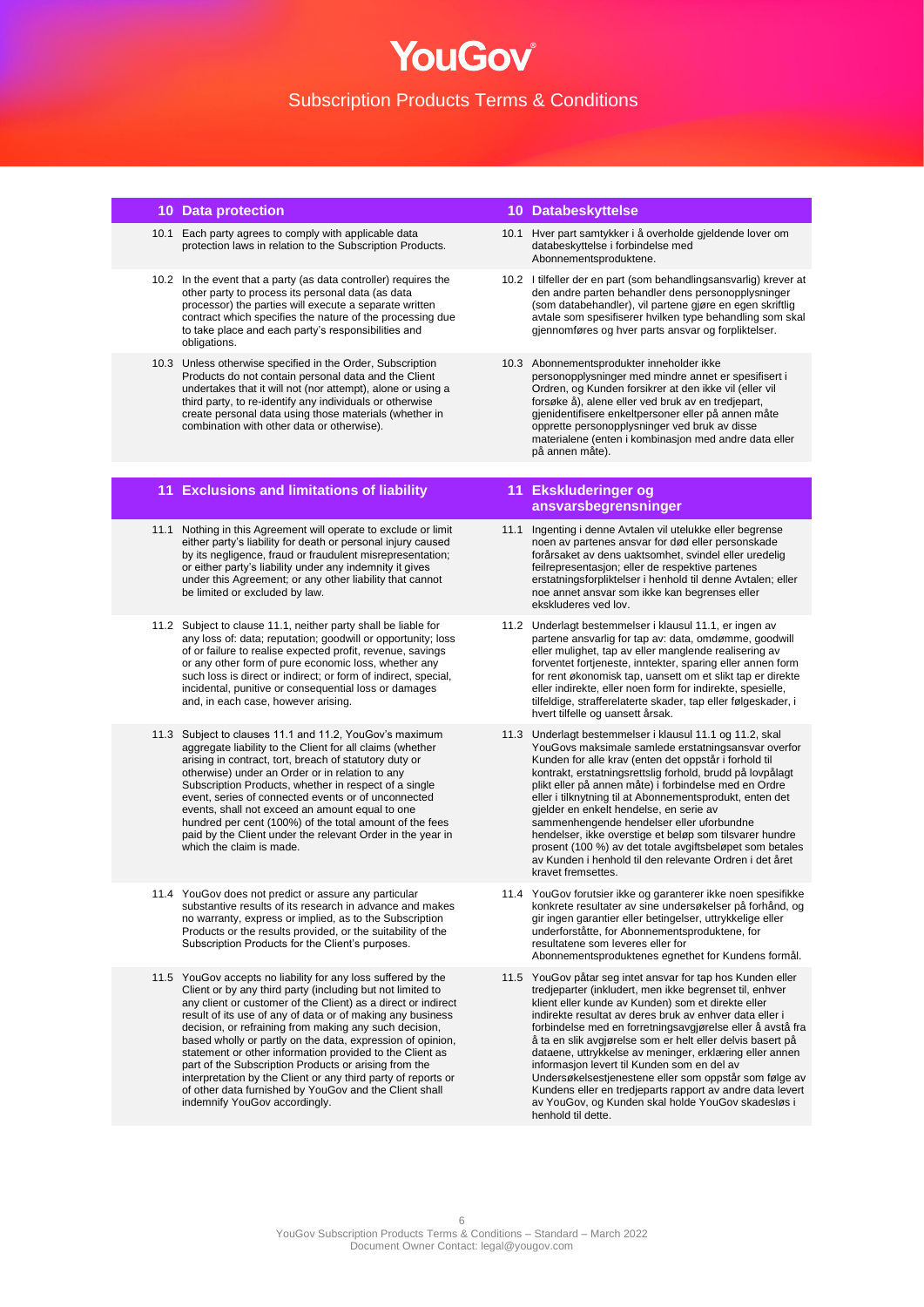

- 11.6 The Client shall also indemnify YouGov and its officers, directors, and/ or employees against any loss, damage or other liability (including costs and expenses) suffered as a result of any claim or proceedings arising in connection with the use by, or on behalf of the Client, of YouGov Content the purposes of: (i) comparative advertising claims; (ii) investment offerings; (iii) all litigation, including all costs connected with YouGov serving as an expert witness, where legally required by operation of law; and/or (iv) political lobbying work.
- 11.7 All warranties, guarantees, conditions or representations relating to the Subscription Products other than those expressly set out in these Terms (if any) are excluded to the fullest extent permitted by law, whether express, implied, oral or written.
- 11.8 Without prejudice to clause 11.6, and unless required by operation of law, the Client agrees not to call YouGov, its directors, officers and/ or group companies as a witness in any legal proceedings.

- 12.1 Without affecting any other right or remedy available to it, YouGov may terminate this Agreement with immediate effect by giving written notice to the Client if:
- 12.1.1 the Client fails to pay any sum due under this Agreement when it falls due:
- 12.1.2 in YouGov's reasonable opinion, association with the Client is likely to bring YouGov into disrepute; or
- 12.1.3 the Client is acquired by, or itself acquires, a competitor or competing business, of YouGov.
- 12.2 Subject to clause 12.1, either party may terminate this Agreement immediately by giving written notice to the other party if the other party:
- 12.2.1 commits any material breach of any of this Agreement which cannot be remedied or commits any material breach of this Agreement which can be remedied and fails to remedy that breach within thirty (30) days after notice from the other party giving full particulars of the breach and requiring it to be remedied; or
- 12.2.2 enters into liquidation, whether compulsory or voluntary (except for the purposes of bona fide reconstruction or amalgamation), or compounds with or makes any arrangements with its creditors or makes a general assignment for the benefit of its creditors, or has a receiver, manager, administrative receiver or administrator appointed over the whole or substantially the whole of its undertaking or assets, or if it ceases or threatens to cease to carry on its business, or makes any material change in its business, or if it suffers any analogous process in any jurisdiction.
- 12.3 The Client is not entitled to terminate the Subscription Products for convenience within the Subscription Term stated on the Order.
- 12.4 The Client and Authorised Users shall use all reasonable endeavours to permanently delete all stored copies within sixty (60) days following termination or expiry of this Agreement. However, this will not prevent any continued use of any New Materials or Limited Extracts, which were compiled before termination of this Agreement.
- 11.6 Kunden skal også holde YouGov og dets lederskap, direktører og/eller ansatte skadesløse for alle eventuelle tap, skader (inkludert kostnader og utgifter) eller annet ansvar som er påført som et resultat av ethvert krav eller prosedyre som oppstår i forbindelse med bruk av, eller på vegne av Kunden, YouGov-innhold for følgende formål: (i) påstander om sammenlignende annonsering, (ii) investeringstilbud, (iii) alle rettstvister, inkludert alle kostnader forbundet med at YouGov opptrer som et sakkyndig vitne, hvor pålagt ved lov og/eller (iv) politisk lobbyarbeid.
- 11.7 Alle garantier, betingelser eller fremstillinger som gjelder andre Abonnementsprodukter enn de som er eksplisitt angitt i disse Vilkårene (hvis noen) er ekskludert i den maksimale utstrekning det er lovmessig tillatt, enten de er uttrykkelige, underforståtte, muntlige eller skriftlige.
- 11.8 Uten at det berører klausul 11.6, og med mindre det kreves av lov, samtykker Kunden til ikke å kalle YouGov, dets styremedlemmer, offiserer og/eller konsernselskaper som vitne i noen rettslige forhandlinger.

## **12 Termination and effect of termination 12 Oppsigelse og ikrafttredelse av oppsigelse**

- 12.1 Uten at det påvirker noen annen rettighet eller rettsmiddel selskapet har tilgjengelig, kan YouGov avslutte denne Avtalen med øyeblikkelig virkning ved å gi skriftlig beskjed til Kunden dersom:
- 12.1.1 Kunden ikke betaler et eventuelt utestående beløp i henhold til denne Avtalen når det forfaller
- 12.1.2 etter YouGovs rimelige mening. tilknytning til Kunden sannsynligvis vil føre til at YouGov settes i vanry; eller
- 12.1.3 Kunden kjøpes opp av, eller kjøper selv, en konkurrent eller konkurrerende virksomhet fra YouGov.
- 12.2 Med forbehold i bestemmelsene i punkt 12.1, kan hver part kan avslutte denne Avtalen umiddelbart ved å gi skriftlig beskjed til den andre parten, hvis den andre parten:
- 12.2.1 begår et vesentlig brudd på en hvilken som helst bestemmelse i denne Avtalen som ikke kan utbedres, eller begår et vesentlig brudd på Avtalen som kan utbedres, men ikke foretar utbedringen innen tretti (30) dager etter varsel fra den andre parten med fullstendige opplysninger om bruddet og med krav om at dette må utbedres; eller
- 12.2.2 går inn i en likvidasjons- eller avviklingsprosess, enten det er pålagt eller frivillig (med unntak av en genuin rekonstruksjon eller sammenslåing), eller slår seg sammen med eller gjør avtaler med kreditorene eller gjennomfører en generell tilordning til fordel for kreditorene, eller oppnevner en mottaker, leder, administrativ mottaker eller administrator som ansvarlig for hele eller vesentlige deler av virksomheten eller eiendelene, eller hvis det opphører eller truer med å slutte å drive sin virksomhet, eller gjør vesentlige endringer i virksomheten, eller hvis det går gjennom en lignende prosess i en hvilken som helst annen jurisdiksjon.
	- 12.3 Kunden har ikke rett til å si opp Abonnementsproduktene etter eget valg innenfor Abonnementsperioden som er angitt i Ordren.
	- 12.4 Kunden og dens Autoriserte brukere skal gjøre alle rimelige bestrebelser for å permanent slette alle lagrede kopier innen seksti (60) dager etter oppsigelse eller utløp av denne Avtalen. Dette vil imidlertid ikke forhindre eventuell fortsatt bruk av Nytt materiale eller Begrensede utdrag som ble samlet før oppsigelse av denne Avtalen.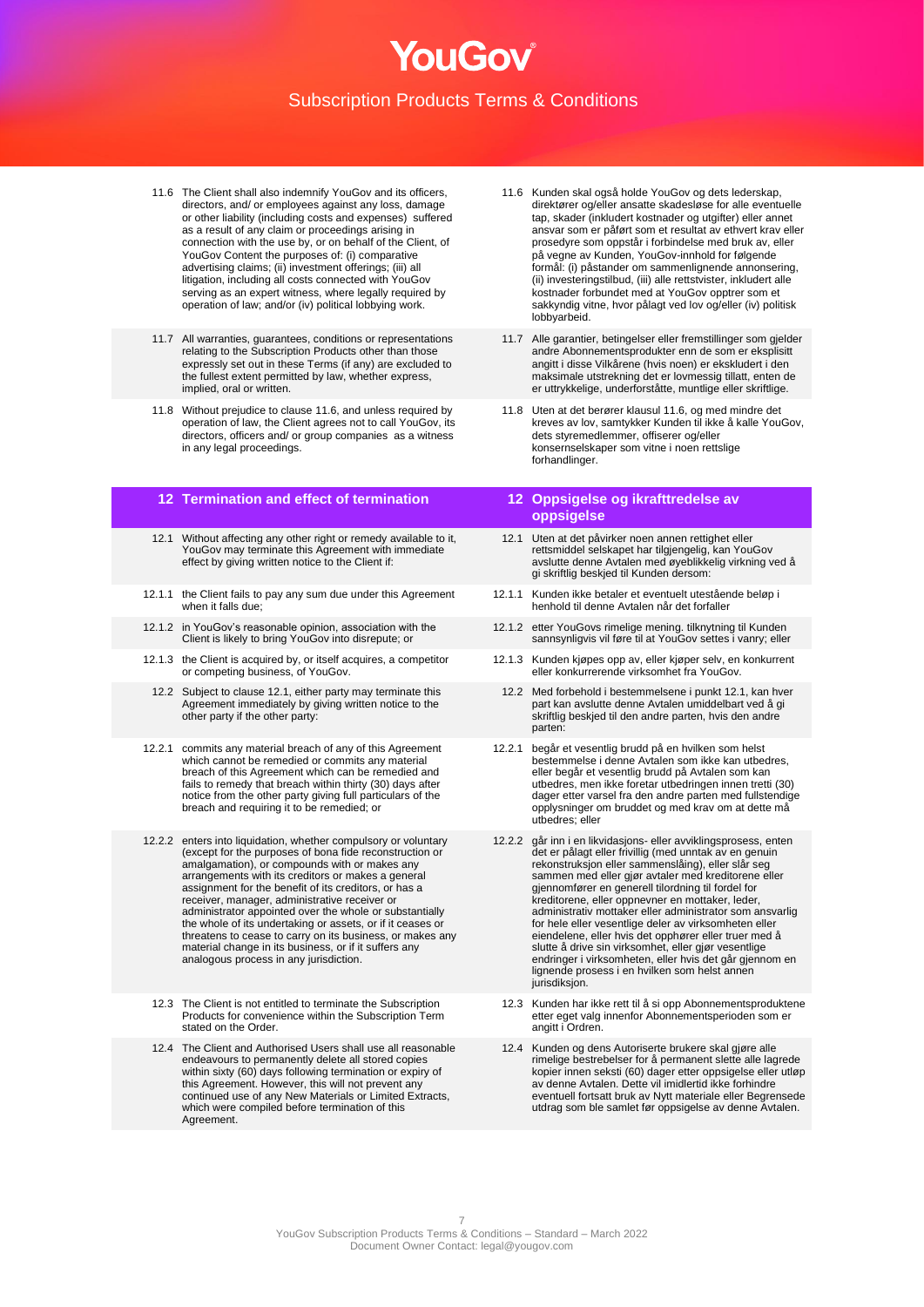12.5 Termination of this Agreement shall not affect any rights, remedies, obligations or liabilities of the parties that have accrued up to the date of termination, including the right to claim damages in respect of any breach of this Agreement, which existed at or before the date of termination.

#### **13 General 13 Generelt**

- 13.1 Force majeure: neither party shall be in breach nor liable for delay in performing, or failure to perform, any of its obligations under this Agreement (other than the Client's obligation to pay fees due) if such delay or failure results from events, circumstances or causes beyond its reasonable control , including but not limited to, diseases, epidemics or pandemics.
- 13.2 Publicity: YouGov shall have the right to make any press announcement or statement in connection with this Agreement and respond to any request to make the same.
- 13.3 Assignment: the rights and obligations of the Client may not be transferred to any other person, without YouGov's prior written consent. YouGov may at any time assign, subcontract, delegate, otherwise transfer, or deal in any other manner with any or all of its rights and obligations under this Agreement.
- 13.4 No third party rights: no third party may enforce any provisions of this Agreement.
- 13.5 Local laws: each party shall comply with locally applicable laws and any requests from legal authorities in relation to this Agreement or any Order. The terms of this Agreement shall apply to the maximum extent permitted by local laws. The invalidity or unenforceability of any part of this Agreement does not entail the invalidity of the entire agreement.
- 13.6 Authorised signatory: the Client confirms that the person signing the Order is authorised to sign and bind the Client.
- 13.7 Survival: the rights and obligations of the parties under sections titled Confidential Information, Termination and effect of termination, Intellectual Property Rights, Data Protection, Fees and payment, Publication approval service, General and Governing Law and jurisdiction shall survive the expiration or termination of this Agreement.
- 13.8 Relationship of the parties: The relationship of parties established by this Agreement shall be that of independent contractors and nothing contained in this Agreement shall be construed to constitute the parties as principal and agent, employer and employee, franchisor and franchisee, partners, co-owners or otherwise as participants in a joint venture or common undertaking.
- 13.9 Non-reliance: The Client acknowledges that it is not entering into this Agreement in reliance on any statements, representations or promises not expressly included within this Agreement.
- 13.10 Notices: Notices or any other communications required or permitted under this Agreement shall be given in writing, in English, and delivered by (i) hand in person to the registered address of a party, or (ii) e-mail followed by a registered mail (return receipt requested) or international reputable courier delivery addressed to the relevant party and shall then be deemed to have been duly received by the recipient.

12.5 Oppsigelse av denne Avtalen skal ikke påvirke noen av partenes rettigheter, rettsmidler, forpliktelser eller ansvar som har påløpt før oppsigelsesdatoen, inkludert retten til å kreve erstatning i forbindelse med brudd på denne Avtalen, som eksisterte på eller før datoen for oppsigelse.

- 13.1 Force majeure: Ingen av partene skal opptre i strid med eller være ansvarlig for forsinkelse i utførelse eller manglende utførelse av noen av sine forpliktelser i henhold til denne Avtalen (annet enn Kundens forpliktelse til å betale forfalte avgifter) hvis en slik forsinkelse eller unnlatelse skyldes hendelser, omstendigheter eller årsaker utenfor dens rimelige kontroll, inkludert, men ikke begrenset til, sykdommer, epidemier eller pandemier.
- 13.2 Publisitet: YouGov skal ha rett til å publisere alle slags pressemeldinger eller uttalelser i forbindelse med denne Avtalen og til å svare på enhver forespørsel om å gjøre det.
- 13.3 Overføring: Rettighetene og pliktene Kunden har kan ikke overføres til noen annen person uten YouGovs forutgående skriftlige samtykke. YouGov kan når som helst overføre, utkontraktere, delegere, overføre eller på annen måte håndtere enkelte eller alle sine rettigheter og plikter i henhold til denne Avtalen.
- 13.4 Ingen tredjepartsrettigheter: Ingen tredjepart kan håndheve noen bestemmelser i denne Avtalen.
- 13.5 Lokale lover: Hver part skal overholde lokalt gjeldende lover og eventuelle forespørsler fra juridiske myndigheter i forbindelse med Avtalen eller en Ordre. Vilkårene i denne avtalen skal gjøres gjeldende i den grad det er tillatt i henhold til lokal lov. Ugyldigheten eller deler som ikke kan gjennomføres i henhold til denne Avtalen innebærer ikke at hele Avtalen gjøres ugyldig.
- 13.6 Signaturberettigelse: Kunden bekrefter at personen som signerer Ordren er autorisert til å signere og binde Kunden.
- 13.7 Overlevelse: rettighetene og pliktene til partene under seksjoner med tittelen konfidensiell informasjon, oppsigelse og effektene av dette, immaterielle rettigheter, databeskyttelse, gebyrer og betaling, publikasjonsgodkjenningstjeneste, generell og styrende lov og jurisdiksjon skal gjøres gjeldende etter opphør av denne Avtalen.
- 13.8 Partenes forhold: Forholdet mellom partene som er opprettet ved denne avtalen skal være i form av uavhengige entreprenører, og ingenting i denne avtalen skal fremstille partene som oppdragsgiver og agent, arbeidsgiver og ansatt, franchisegiver og franchisetaker, partnere, medeiere eller på annen måte som deltakere i et joint venture eller et felles foretak.
- 13.9 Ikke avhengig: Kunden erkjenner at den ikke inngår denne avtalen med tilknytning til uttalelser, fremstillinger eller løfter som ikke uttrykkelig er inkludert i denne Avtalen.
- 13.10 Varsler: Varsler eller annen kommunikasjon som kreves eller er tillatt i henhold til denne avtalen skal gis skriftlig, på engelsk, og leveres (i) personlig til den registrerte adressen til en part, eller via (ii) e-post etterfulgt av en registrert post (med forespørsel om returkvittering) eller internasjonal anerkjent budtjeneste adressert til den aktuelle parten, og skal da anses å være behørig mottatt av mottakeren.